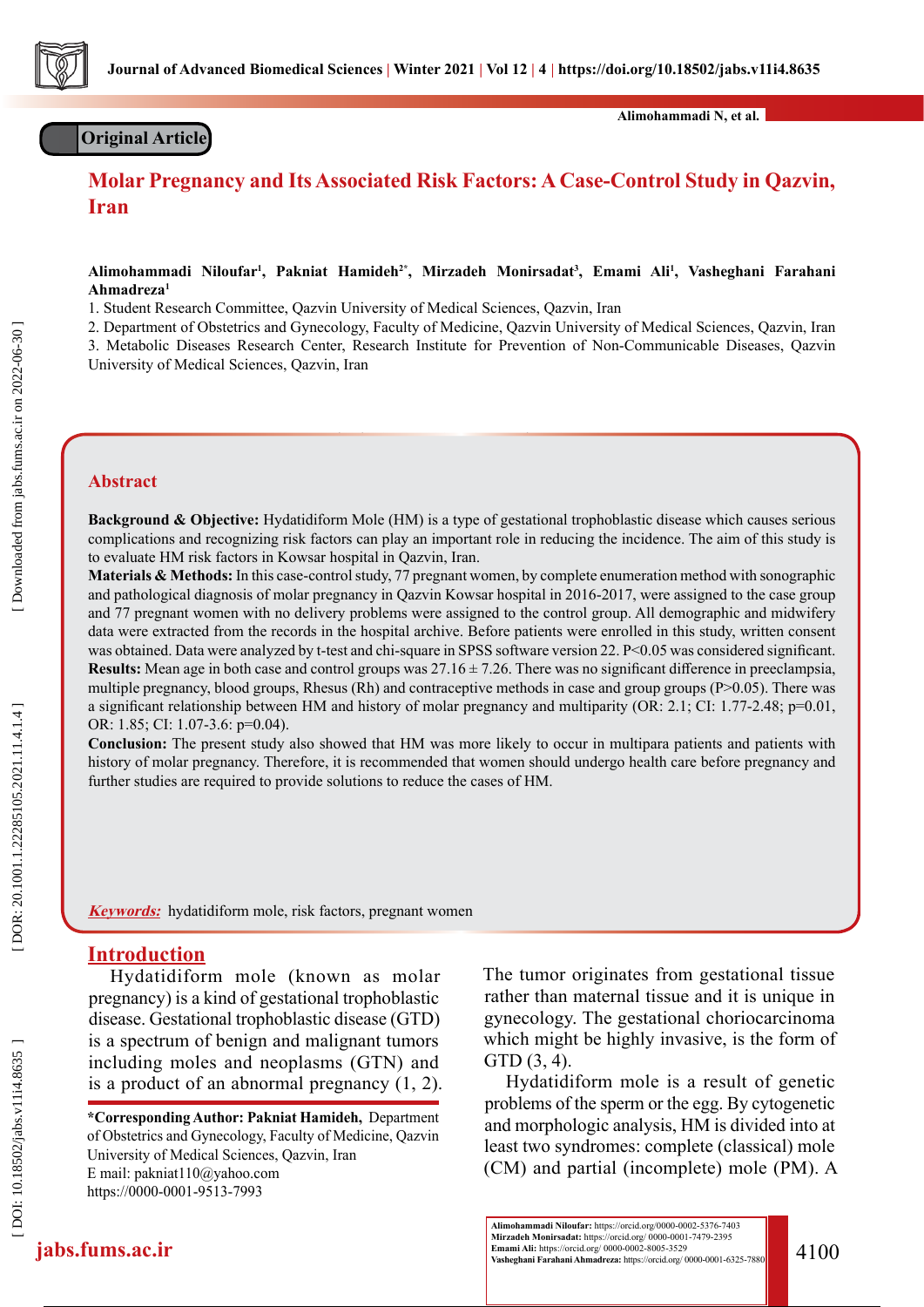#### **Molar Pregnancy and Risk Factors**

complete mole has a diploid karyotype (usually 46XX). It is without any ascertainable embryo/ fetus and has swollen villi. The partial moles have triploid karyotype (69, XXX or 69, XXY). It has a fetus (alive or dead) and normal villus (5, 6). An enucleated egg is fertilized by two sperm or haploid sperm to produce a single sperm, which can endure duplicates. This process in complete moles only results in the expression of paternal DNA (6, 7).

The Frequency of HM is low. In Europe and North America, the frequency is reported 60 to 120/100,000 pregnancies for HM (8). In other studies, this rate has estimated to be 3.3/1000 worldwide which can be the result of development in detecting methods specially increase in detection of partial moles. Cytogenetic and molecular genotyping evidence indicates that PM is almost as double common as CM (9).

The incidence of HM was 1.2 per 1,000 pregnancies in Sweden, 1 in 591 pregnancies in UK, 4.3 per 1,000 pregnancies in Morocco and one per 276 births in Nepal (10-13). In our country, Iran, the incidence of HM was seven per 1,000 pregnancies from 2012 to 2013 which is more than the incidence reported in the USA and European countries (14).

Maternal age (greater than 35 years old and early teenage years less than 20 years old), previous infertility problems (like pregnancies due to ovulation induction), spontaneous abortion, previous molar pregnancy, blood type A, lack of carotene (vitamin A) and smoking are reported as risk factors of HM in different studies (5, 8, 15).

Hydatidiform mole can present with vaginal bleeding and hyperemesis and these presentations are more common in CM (16).

To check vaginal bleeding in the pregnant women, a serum quantitative hCG level is needed. The hCG levels in the hydatiform moles are higher than normal pregnancy or ectopic pregnancy. These amounts are typically more than 100,000 in complete moles. The best imaging option for evaluation of the hydatiform moles is pelvic ultrasound. The pathognomonic findings include a snowstorm appearance which is a mass in the uterine cavity with multiple spaces. These spaces are the hydropic villi in the histology section. The complete mole has no embryo or fetus but in the partial mole, there is a viable fetus with amniotic fluid and placenta. The next step in management of HM is a computed tomography (CT) scan and positron emission tomography (PET) scan for staging the disease (17, 18).

In the stable patients, dilation and curettage is necessary. In advanced maternal age and patients who have completed childbearing, hysterectomy is performed. The hysterectomy cannot eliminate the risk of metastasis so the evaluation for metastatic sites is needed. After extraction of the HM, the follow up with hCG levels should be obtained. If the hCG levels elevate, the invasive disease requires chemotherapy and gynecological oncologist consultation is needed (18, 19).

Early detection and treatment of HM are necessary for preserving fertility. It is also important because it can change into other types of GTD which are malignant (1, 14). Due to the importance of this issue and lack of enough information about HM, the present study was conducted to investigate the incidence and risk factors of HM in pregnant women referred to Kowsar Hospital in Qazvin, Iran in 2016-2017.

## **Material & Methods**

## **Study population**

This study was initially performed as a case-control study in 2016-2017 in Kowsar Hospital in Qazvin, Iran. For data collection, the maternity records available in the hospital archive were used. The sampling method in this study was based on complete enumeration and all the records in the hospital archive in 2016-2017 were evaluated. The incidence of HM was calculated, then in the form of a casecontrol study, 77 pregnant women, from 17116 birth records in two years, with no delivery problems were assigned to the control group as simple random samples (Random Number Table) and 77 pregnant women with sonographic and pathological diagnosis of molar pregnancy were assigned to the case group. The mean age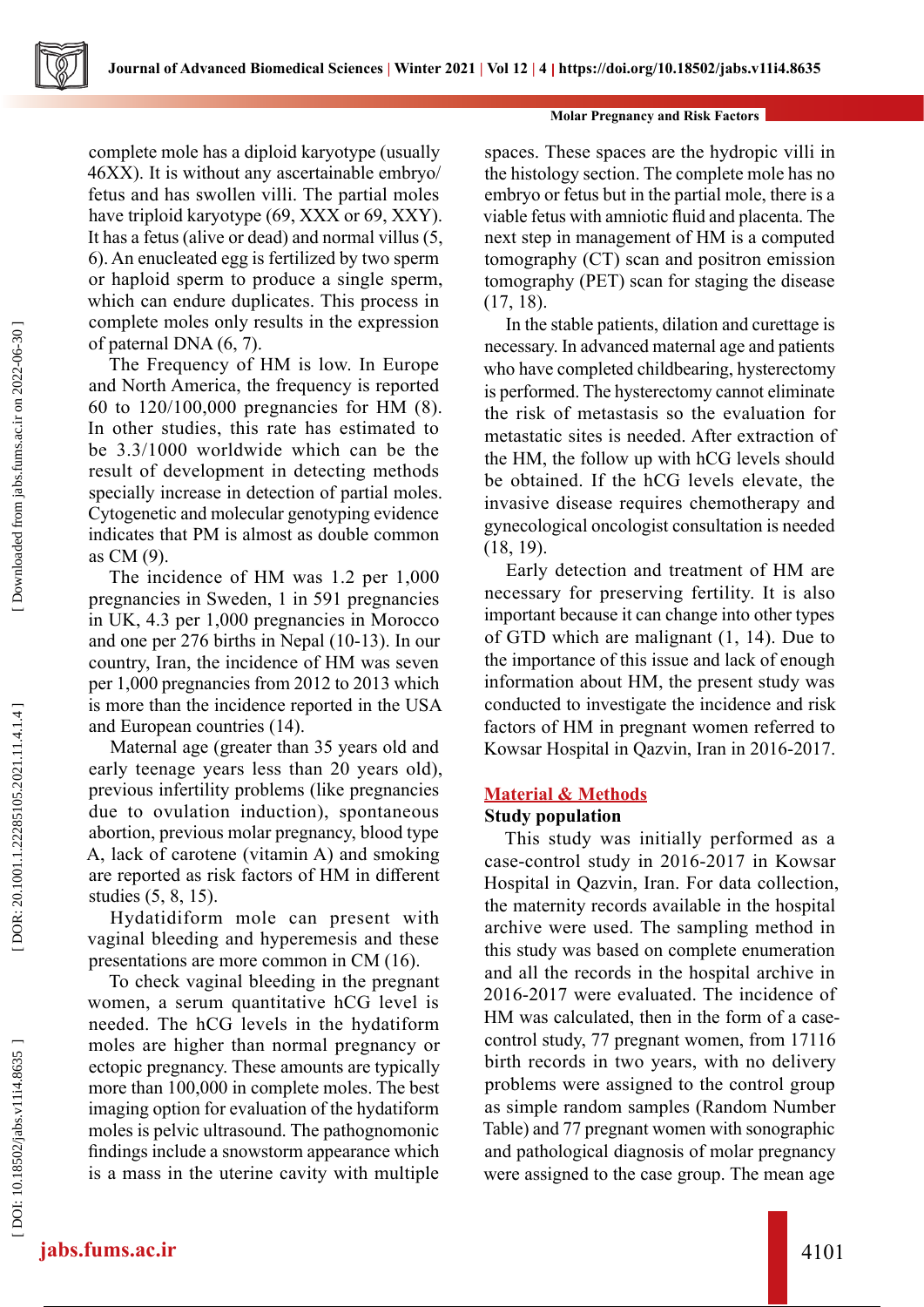

between the two groups will be equal due to the matching of case and control groups in the terms of age.

## **Inclusion and exclusion criteria**

The inclusion criteria were all the molar pregnancies in 2016-2017. The exclusion criteria were women with other pregnancy and fetus complications such as IUFD and incomplete patient records. The data collection tool was a checklist including demographic characteristics such as maternal age, gravidity, blood group, Rhesus (Rh), type of contraceptive method and fetal heart existence, theca lutein cyst, vaginal bleeding, hyperemesis and hyperthyroidism. In addition, risk factors such as maternal records in previous pregnancies (preeclampsia, molar pregnancy, multiple pregnancies) were included in the checklist. The checklist was prepared by the researcher and approved by the board members who were obstetrician and gynecologist of the hospital.

Researchers obtained a code of ethics from the Ethics Committee of Qazvin University of Medical Sciences IR.QUMS.REC.1396.215 and referred to the Kowsar Hospital archive for sampling. The checklists were filled by the researchers based on the information in the records. Before patient was enrolled in this study, written participant consent was obtained. All of the principles and protocols were recommended by the Helsinki Convention for Ethics.

## **Statistical analysis**

After data collection, data were entered into IBM SPSS Statistics software version 22.0 (IBM Corp., Armonk, NY, USA). They were analyzed by Kolmogorov-Smirnov test for normal distribution. T-test and chi-square parametric tests were used according to the distribution of samples in population. Logistic regression analysis was further clarified the role of confounding variables. P<0.05 was considered significant.

#### **Alimohammadi N, et al.**

### **Results**

Three patients were excluded from study. The mean age of the study population was  $27.16 \pm 7.262$  and 75.3% of women with molar pregnancy were 19 to 34 years old. The mean gravidity in the case group was  $2.48 \pm 1.82$ and in the control group it was  $2.30 \pm 1.80$ . The frequency of contraceptive use in case group were oral contraceptive pill (18.2%), intrauterine device (2.6%), withdrawal method of contraception (41.6%) and 37.7% of cases did not use contraceptive methods. The frequencies of contraceptive use in control group were oral contraceptive pill (9.1%), intrauterine device (2.6%), withdrawal method of contraception (44.2%) and 44.2% of cases did not use contraceptive methods. The most common type of contraception in case and control (41.6% and 44.2%) group was withdrawal method. There was no significant difference in contraceptive methods between two groups ( $p= 0.4$ ).

In 9.1% of patients with HM, there was a positive history of molar pregnancy. Women with molar pregnancy had more vomiting and vaginal bleeding as these are some of the signs of molar pregnancy. Also, theca lutein cysts and hyperthyroidism were significantly more likely to happen in the case group. Table 1 showed these characteristics between case and control groups. There was a significant relationship between HM and occurring characteristics such as vaginal bleeding, hyperemesis, theca lutein cyst, and hyperthyroidism  $(P<0.05)$ .

The frequency of blood group B in case group and frequency of blood group O in control group was higher than other blood groups, 33.8% and 40.2% respectively. Other blood groups in case group were A (27.2%), O (29.9%) and AB (9.1%). Blood groups in control group were A (18.2%), B (28.6%) and AB (13%). There was no significant difference in factors including blood groups, Rhesus (Rh) and contraceptive methods (P>0.05). There was no significant difference in factors including blood groups and Rhesus (Rh) between the two groups.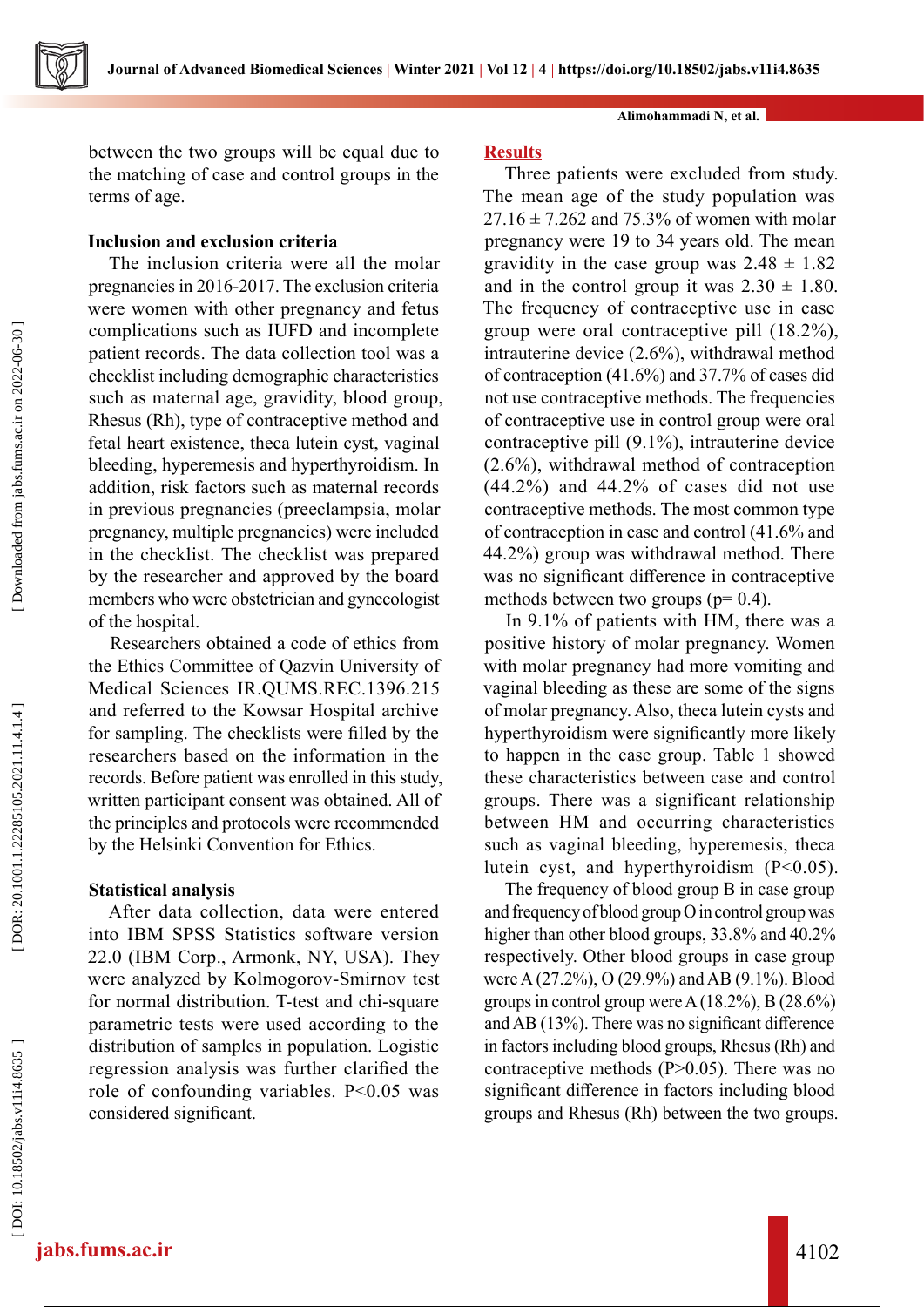**Molar Pregnancy and Risk Factors**

| <b>Risk Factor</b>   |                          | Case<br>N(%) | <b>Control</b><br>N(%) | <b>OR</b><br>$(95\%CI)$    | P value |
|----------------------|--------------------------|--------------|------------------------|----------------------------|---------|
| Vaginal Bleeding     | Yes                      | 42(54.5)     | 2(2.6)                 | 45<br>$(10.3 - 196.53)$    |         |
|                      | N <sub>0</sub>           | 35(45.5)     | 75 (97.4)              |                            | 0.01    |
| Hyperemesis          | <b>Yes</b>               | 15(19.5)     | 1(1.3)                 | 18.38<br>$(2.36 - 143.09)$ | 0.01    |
|                      | N <sub>0</sub>           | 62(80.5)     | 76 (98.7)              |                            |         |
| Theca Lutein<br>Cyst | Yes                      | 13(16.9)     | 2(2.6)                 | 7.61<br>$(1.65 - 35.23)$   | 0.01    |
|                      | N <sub>0</sub>           | 64(83.1)     | 75 (97.4)              |                            |         |
| <b>RH</b>            | $+$                      | 71(92.2)     | 69(89.6)               | 1.37<br>$(0.45 - 4.16)$    | 0.4     |
|                      | $\overline{\phantom{a}}$ | 6(7.8)       | 8(10.4)                |                            |         |
| Hyperthyroidism      | Yes                      | 15(19.5)     | 1(1.3)                 | 18.38<br>$(2.36 - 143.09)$ | 0.01    |
|                      | N <sub>0</sub>           | 62(80.5)     | 76 (98.7)              |                            |         |

### **Table 1.** Comparison of characteristics between case and control groups\*

\*Data are presented as  $n$  (%). OR = odds ratio; CI = confidence intervals

According to Table 2, history of molar pregnancy and multiparity was significantly higher in the case group.

**Table 2.** Comparison of the history of exposure to Hydatidiform Mole risk factors between case and control groups\*

| <b>Risk Factor</b>            |                |                | Case<br>N(%) | <b>Control</b><br>N(%) | <b>OR</b><br>$(95\%CI)$ | P value |
|-------------------------------|----------------|----------------|--------------|------------------------|-------------------------|---------|
| Multiple<br>Pregnancy         |                | Yes            | 2(2.6)       | 2(2.6)                 | 1                       |         |
|                               | N <sub>o</sub> | 75 (97.4)      | 75 (97.4)    | $(0.13 - 7.28)$        | 1                       |         |
| History of<br>Molar Pregnancy | Yes            | 7(9.1)         | 0(0)         | 2.1                    |                         |         |
|                               |                | N <sub>o</sub> | 70(90.9)     | 77 (100)               | $(1.77 - 2.48)$         | 0.01    |
| History of<br>Preeclampsia    |                | Yes            | 1(1.3)       | 1(1.3)                 | 1<br>$(0.61 - 16.28)$   | 1       |
|                               |                | N <sub>o</sub> | 76 (98.7)    | 76 (98.7)              |                         |         |
| Gravidity                     |                | Multipara      | 54(70.1)     | 43 (55.8)              | 1.85                    | 0.04    |
|                               |                | Primipara      | 23(29.9)     | 34(44.2)               | $(1.07-3.6)$            |         |
| <b>RH</b>                     | $+$            |                | 71(92.2)     | 69 (89.6)              | 1.37                    |         |
|                               |                |                | 6(7.8)       | 8(10.4)                | $(0.45 - 4.16)$         | 0.57    |

\*Data are presented as n  $(^{0}_{0})$  OR = odds ratio; CI = confidence intervals

## **Discussion**

These studies have shown that HM is more frequent in Iran in comparison with European countries and the United States. In our study, 29.9% of molar pregnancy was for the first gestation.

In the present study, due to age matching of

the case and control groups, we could not evaluate the effect of age on HM incidence in the two groups but the highest rate of HM was reported in women aged 19-34 years. The study of Milani et al. in 2017 reported that there was no significant relationship between the risk of molar pregnancy and age  $(p=0.29)$  (20).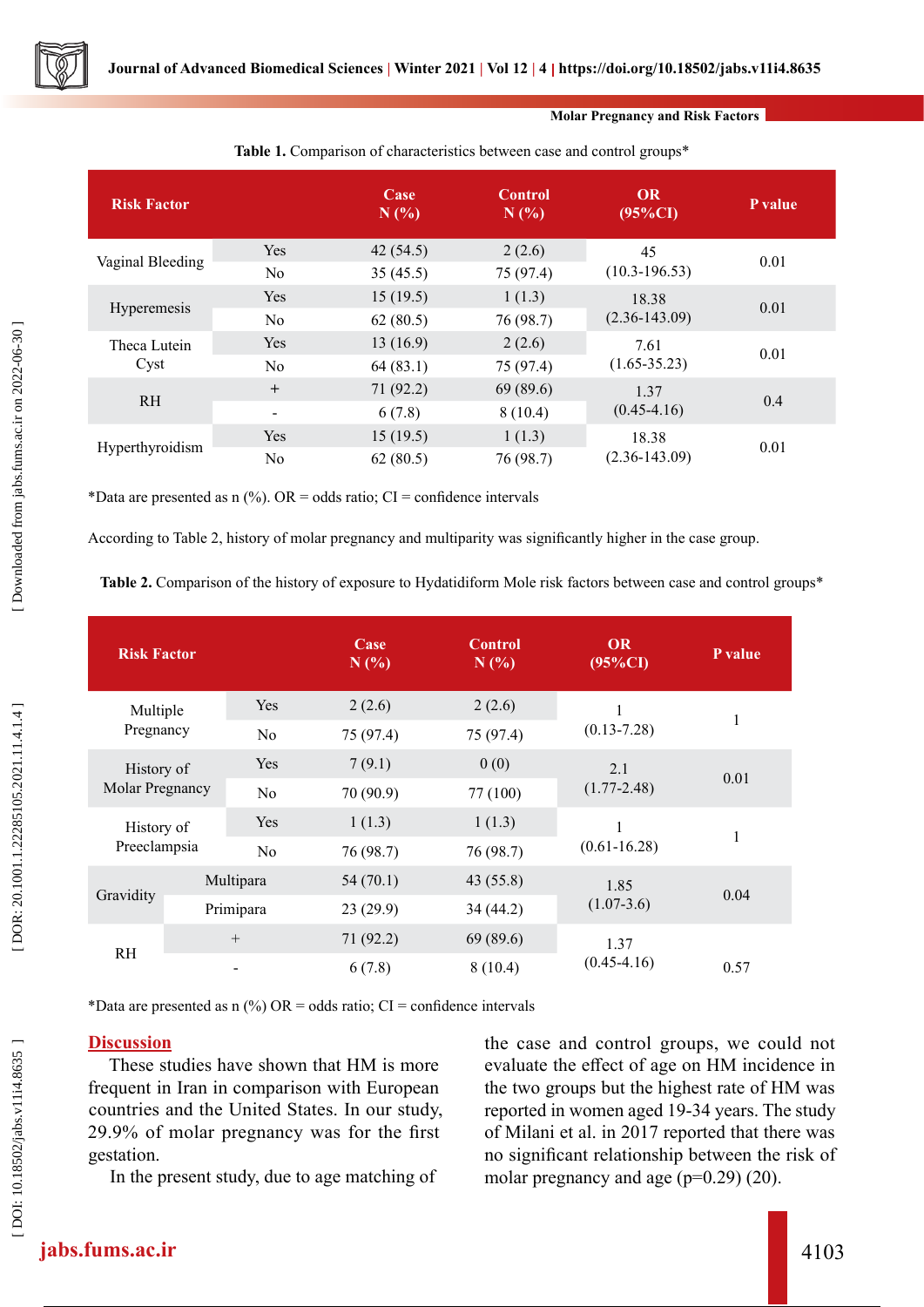

#### **Alimohammadi N, et al.**

The age of patients in their study was different in two groups but in this study, the mean of the age between case and control groups was the same due to matching of the case and control groups. The study of Karimi-Zarichi et al. in 2015 reported that 43.2% of patients were affected during the first gestation and the mean of age was 27 years with variation in age from 15-35 years.

In this study 54.5% of patients presented vaginal bleeding which is a common presentation of molar pregnancy. 19.5% of them experienced hyperemesis, 19.5% had hyperthyroidism and in 16.9% of the patients, theca lutein cysts were diagnosed. The most common symptom in that study was vaginal bleeding (90%) and the frequency of theca-lutein cyst was 54% (21). The most common symptom in the present study and Karimi-Zarichi et al. (21) study was same, which was vaginal bleeding. Another similarity between these two studies was the mean age of patients. In a cross-sectional study by Farzaneh in 2019, the mean age of patients with HM was 26.6 years and their most common clinical manifestation of hyperthyroidism was tachycardia. More than 50% of the patients had increased amounts of free T3 and free T4. They reported that there was no relationship between maternal age and gravidity with thyroid function tests (22). In the present study, the frequency of hyperthyroidism associated with HM was 19.5%. One of our limitations was the uncompleted thyroid function tests in some of the documents achieved so we cannot evaluate the hyperthyroidism with the levels of free T3 and free T4.

The prospective Indian study entitled "A Prospective Study on Clinico-epidemiological Profile of Molar Pregnancy in A Tertiary Care Hospital" was published in 2019 whose results can be compared with present study because both studies occurred in tertiary care hospital (in Qazvin province and in Odisha state in India). The incidence of HM was 2.85 in 1000 deliveries. Most of patients had low socioeconomic status and age group was 21-30 years. Primigravidae were more common in molar pregnancy and the

past history of HM in prior pregnancy was negative. The most common symptom was vaginal bleeding after a period of amenorrhea (23). The race and genetics can explain the difference in molar pregnancy incidence but the other important points in our study were the history of molar pregnancy and the multigravidity in our cases compared with Odisha cases. We should evaluate the reason for refractory molar pregnancy in Iranian population with genetics and in vitro studies.

The present study showed that just history of hydatidiform mole and multiparity may play a significant role in the incidence of hydatidiform mole. Another study by Mulisya et al. in Uganda reported the prevalence of hydatidiform mole was 6.1%. In this study, 24.3% of patients with molar pregnancy had the history of abortion and risk factors including maternal age more than 35 years (P=0.01) and history of previous abortion or molar pregnancy  $(P=0.05)$  had a significant relationship with hydatidiform mole (24). We could not evaluate the effect of age on HM incidence in the two groups but the history of molar pregnancy in prior pregnancy is consistent with present study. It can be due to the fact that the pathology of many abortions is not clear and HM may be one of the causes of these abortions.

The study of Eagles et al. in 2015 with 16000 pregnant women between 1990-2009 reported that the risk of next molar pregnancy was 0.91% and frequency of multiparity was 54% (25). These results are consistent with present study.

 In the present study, there was no significant difference in factors including blood groups, Rhesus (Rh) and contraceptive methods. Different studies all around the world have shown many variations and different environmental risk factors in the incidence of HM: vitamin A deficiency and lack of carotene, history of previous moles, blood type A and history of OCP intake (5, 14, 15, 26, 27). Frequency of blood type A in our case group was lower than blood type O and there was no significant difference between two groups in blood groups risk factor.

In the similar study in Tehran, there was a significant increased risk of molar pregnancy in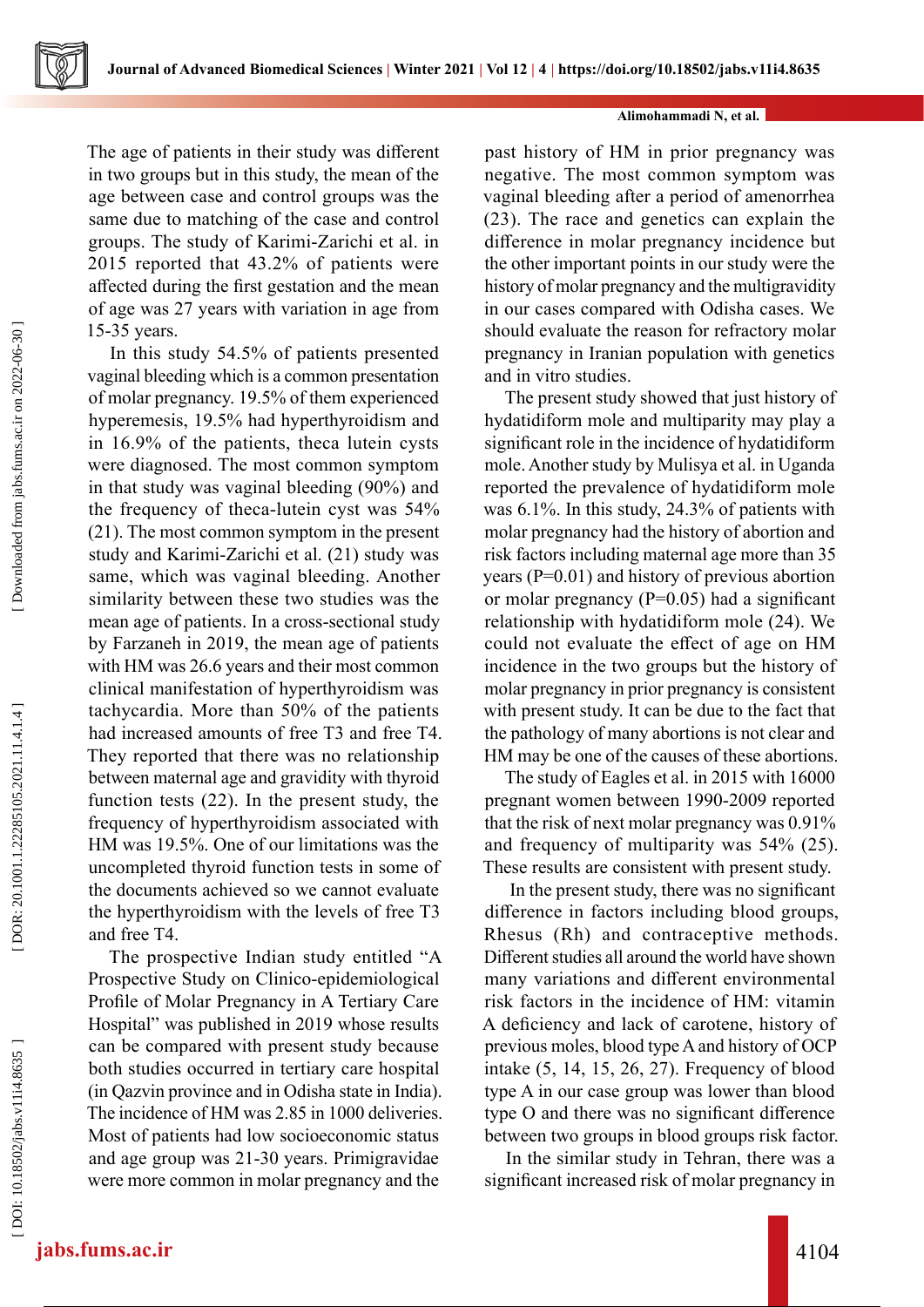

patients with OCP use, history of molar pregnancy and history of abortion. However there was no significant difference between blood groups and molar pregnancy as well as this study (14). The reason of no relationship between blood groups and RH in Qazvin and Tehran populations can be attributed to the same environmental and genetics factors in these cities. No significant difference between OCP use and HM in our study can be the result of less use of OCP in Qazvin because of cultural differences between two cities (18.2% in molar group, 9.1% in non-molar).

One of the limitations of this study was uncompleted data based on the records in the hospital archive. Other limitations of the present study include failure to record history of smoking, maternal education and precise details of all pregnancy complications in previous pregnancies. Another limitation is that some women could not recall all of their past medical history so some histories were missed.

The strong point of the study is Kowsar Hospital of Qazvin which is an educational center with Level 3 Health Care Service, so almost all high-risk pregnancies in the province are referred to this hospital.

## **Conclusion**

In the present study, there was a significant relationship between HM and history of molar pregnancy and multiparity. The incidence of molar pregnancy in Qazvin, like the many other Asian countries, is more than that of European countries and USA (9). There should be more attention and programming in Iran and other Asian countries to reduce modifiable risk factors.

It is recommended that women with risk factors receive extra clinical care and checkups before pregnancy. Also, more studies with greater populations should be done in order to decrease the incidence of HM in Iran associated with early diagnosis of molar pregnancy in highrisk patients and starting the treatment.

### **Conflict of Interests**

The authors declared no conflict of interest.

#### **Molar Pregnancy and Risk Factors**

#### **Acknowledgments**

Hereby, we would like to thank the Clinical Research Development Center of Kowsar Hospital and the Student Research Committee of Qazvin University of Medical Sciences, Qazvin, Iran. Researchers obtained a code of ethics from the Ethics Committee of Qazvin University of Medical Sciences IR.QUMS.REC.1396.215.

### **References**

1.Shaaban AM, Rezvani M, Haroun RR, Kennedy AM, Elsayes KM, Olpin JD, et al. Gestational trophoblastic disease: clinical and imaging features. Radiographics. 2017;37(2):681-700.

2.Mittal S, Menon S. Interstitial pregnancy mimicking an invasive hydatidiform mole. American Journal of Obstetrics & Gynecology. 2019;220(5):501.

3.Sarmadi S, Izadi-Mood N, Sanii S, Motevalli D. Interobserver variability in the histologic criteria of diagnosis of hydatidiform moles. The Malaysian journal of pathology. 2019;41(1):15-24.

4.Ning F, Hou H, Morse AN, Lash GE. Understanding and management of gestational trophoblastic disease. F1000Research. 2019;8.

5.Parazzini F, Mangili G, La CV, Negri E, Bocciolone L, Fasoli M. Risk factors for gestational trophoblastic disease: a separate analysis of complete and partial hydatidiform moles. Obstetrics and gynecology. 1991;78(6):1039-45.

6.Braga A, Mora P, de Melo AC, Nogueira-Rodrigues A, Amim-Junior J, Rezende-Filho J, et al. Challenges in the diagnosis and treatment of gestational trophoblastic neoplasia worldwide. World journal of clinical oncology. 2019;10(2):28.

7.Yuk J-S, Baek JC, Park JE, Jo HC, Park JK, Cho IA. Incidence of gestational trophoblastic disease in South Korea: a longitudinal, population-based study. PeerJ. 2019;7:e6490.

8.Ghassemzadeh S, Kang M. Hydatidiform Mole. StatPearls [Internet]. 2020.

9.Colgan TJ, Chang MC, Nanji S, Kolomietz E. A Reappraisal of the Incidence of Placental Hydatidiform Mole Using Selective Molecular Genotyping. International Journal of Gynecologic Cancer. 2016;26(7):1345-50.

10.Salehi S, Eloranta S, Johansson AL, Bergström M, Lambe M. Reporting and incidence trends of hydatidiform mole in Sweden 1973–2004. Acta oncologica. 2011;50(3):367-72.

11.Savage P, Williams J, Wong S-L, Short D, Casalboni S, Catalano K, et al. The demographics of molar pregnancies in England and Wales from 2000-2009. J Reprod Med. 2010;55(7-8):341-5.

12.Boufettal H, Coullin P, Mahdaoui S, Noun M, Hermas S, Samouh N. Complete hydatiforme mole in Morocco: epidemiological and clinical study. Journal de gynecologie,